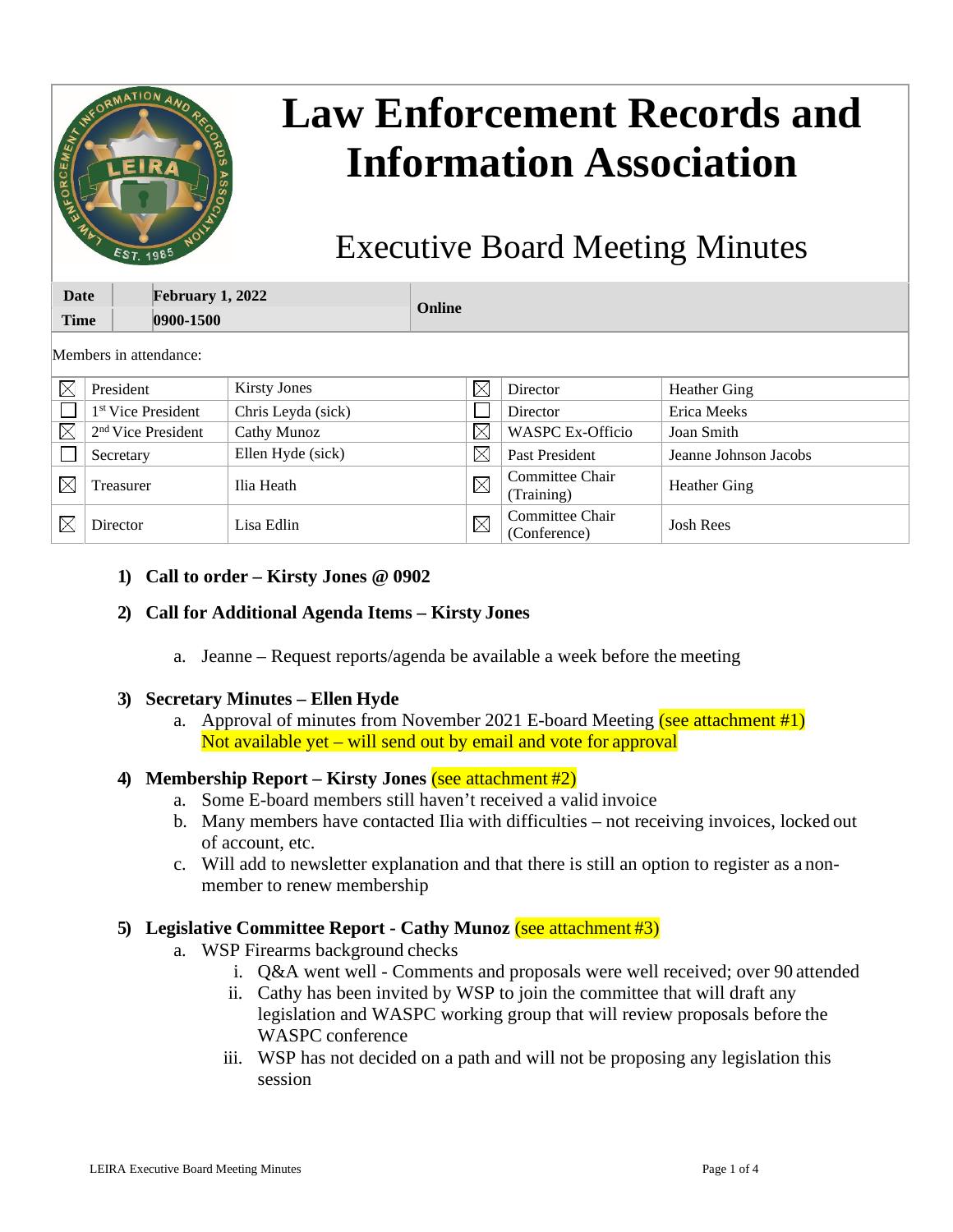- iv. WSP has expressed they will not continue NICS training; NICS will also not offer training so this is a concern if agencies are still required to do background checks for CPL
- b. New committee member, Rebeca Hendrix, from South Sound 911
- c. Monitoring new bills:
	- i. Sunshine committee bill to clean up juvenile exemptions in the PRA has gone through the House but not the Senate; another bill to protect juvenile victims has conflicting language
	- ii. Body camera bill died but may have been revived but unlikely to pass

## **6) Training Report**

- a. WSP Firearms  $Q&A$  Heather 111 registered / 93 attended with great participation
- b. March PRA Intro Heather 16 registered; reg closes 2/25; will promote in newsletter
- c. July PRA Intro Lacey not available for venue; will cancel intro class and continue with advanced online
- d. IAPE update Kirsty intro class has  $\sim$  40 registration; supervisor class has low enrollment and may be cancelled; Spokane PD just cancelled one day of the registration so need to shift class
- e. WSP Property/Evidence Heather online spring May/June and September/October (maybe in person) dates TBA
- f. PRI update Chris tabled, need update by email
- g. Bodycam panel update Cathy 5/25 1000-1200; 3 speakers from Seattle PD & Ramsey Ramerman; short presentation then Q&A; some handouts; \$25 members/\$75 nonmembers
- h. West Point Leadership Course Cathy
	- i. WCIA has committed \$5K
	- ii. Three-week course with a few weeks' breaks in between July 18-22; Aug 8-12; and Aug 29-Sep 2
	- iii. Suggest Spokane area due to lower housing cost
	- iv. Total cost will be ~\$20-25K
	- v. Looking at host sites including a casino as it has training rooms/hotel/restaurants all in one
	- vi. Need guidance from Eboard on whether to proceed, how much to charge, minimum number, etc.
	- vii. Partnerships
		- 1. WASPC partnership David Doll  $\frac{d}{d}$  doll  $\frac{d}{d}$  waspc.org
		- 2. FBI LEEDA may be able to help promote
		- 3. Could also expand to northern Idaho
		- 4. Kirsty to send Cathy info from GovQA and FileOnQ and Spokane PD contacts

#### *Break 1037-1050*

- i. WASPC NIBRS update Joan
	- i. 2/2 1000-1500 same as September webinar; working on regular schedule for 2022
	- ii. FBI will now do virtual training twice a year per region. We are in the Western region – WA, CA, OR, ID, HI, AK, WY will be in April/September
	- iii. FBI also has training videos available on LEEP or WASPC can send it to you [cjis@waspc.org](mailto:cjis@waspc.org)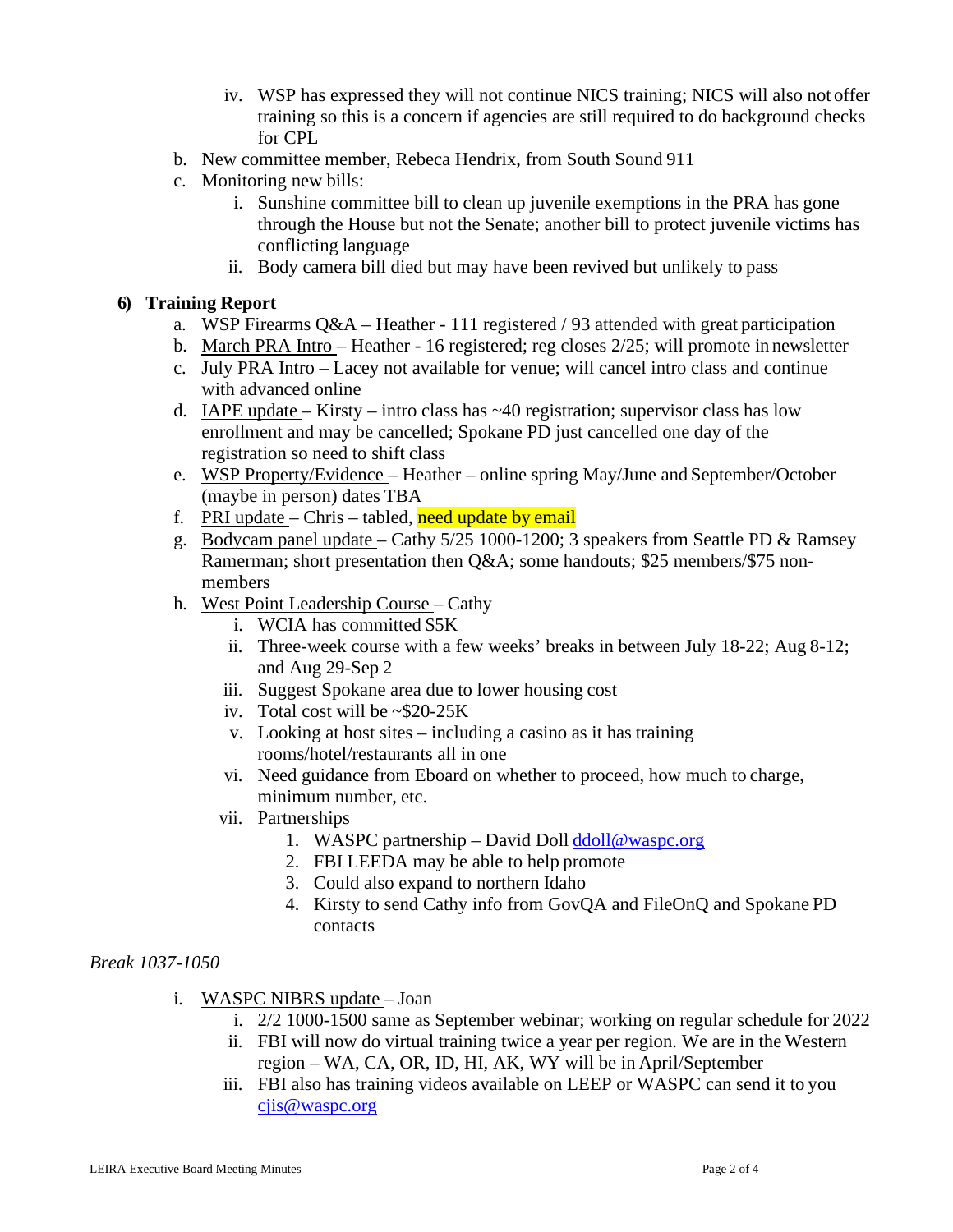j. Status on in person trainings for 2022? – Continue online for now; potentially resume to in person in the fall

## **7) Treasurer Report – Ilia Heath** (see attachment #4)

- a. 2020 Audit results link was sent to Ellen but hasn't been completed; Cathy will complete
- b. Current status of accounts see attached
- c. Upcoming expenditures will have 2022 professional services fees soon and will file 2021taxes
- d. 2021 Audit needs to be completed Cathy & Josh

## **8) Old Business**

- a. New member pins/letter Kirsty
	- i. And directory
- *b.* Process for past due invoices *(tabled from Nov 2021 meeting)*
	- i. Specifically for training, not membership
	- ii. Ilia and Cathy are reviewing all open invoices
	- iii. Lisa can help with reminder emails/phone calls
- c. Distribute LEIRA Logowear Chris
- d. 2022 CJTC Records Academy 4/25-29 @ Dupont PD Kirsty
- e. Draft LE Records Retention Schedule V8.0 Kirsty
- f. WASPC Spring 2022 conference May 23-26 in Spokane who should go?
	- i. Motion by Jeanne to send Kirsty & Chris
	- ii. Lisa 2nd
	- iii. No opposition motion passes
- g. Review meeting schedule for 2022
	- i. June 7 @ 0900 Online
	- ii. September 7 @ 0900 Online
	- iii. November 7-9 @ Semiahmoo Resort (Lisa won't make it)

#### **9) New Business**

- a. 2023 Conference Set timeline, create committee
	- i. Committee
		- 1. Committee is usually from host agency
		- 2. Should include all regional agencies Blaine PD, WCSO, Bellingham PD, Ferndale PD, Everson PD, Lummi Tribal, Nooksack Tribal
		- 3. Schedule kickoff meeting for late February or early
		- 4. Tasks include check in/Registration, proctoring classes, directing people and reaching out to chamber of commerce (Blaine PD), holding/shipping supplies
		- 5. Send out invitation to all members; email Josh with interest; looking for 8- 10 core members for 2 hours a month and will ramp up in 2023
	- ii. Timeline
		- 1. Use previous timeline and update
		- 2. Include deadline for instructors to send in curriculum
	- iii. Roles
		- 1. Venue Josh
		- 2. Vendors Chris
		- 3. Registration Cathy (investigate Memberclicks)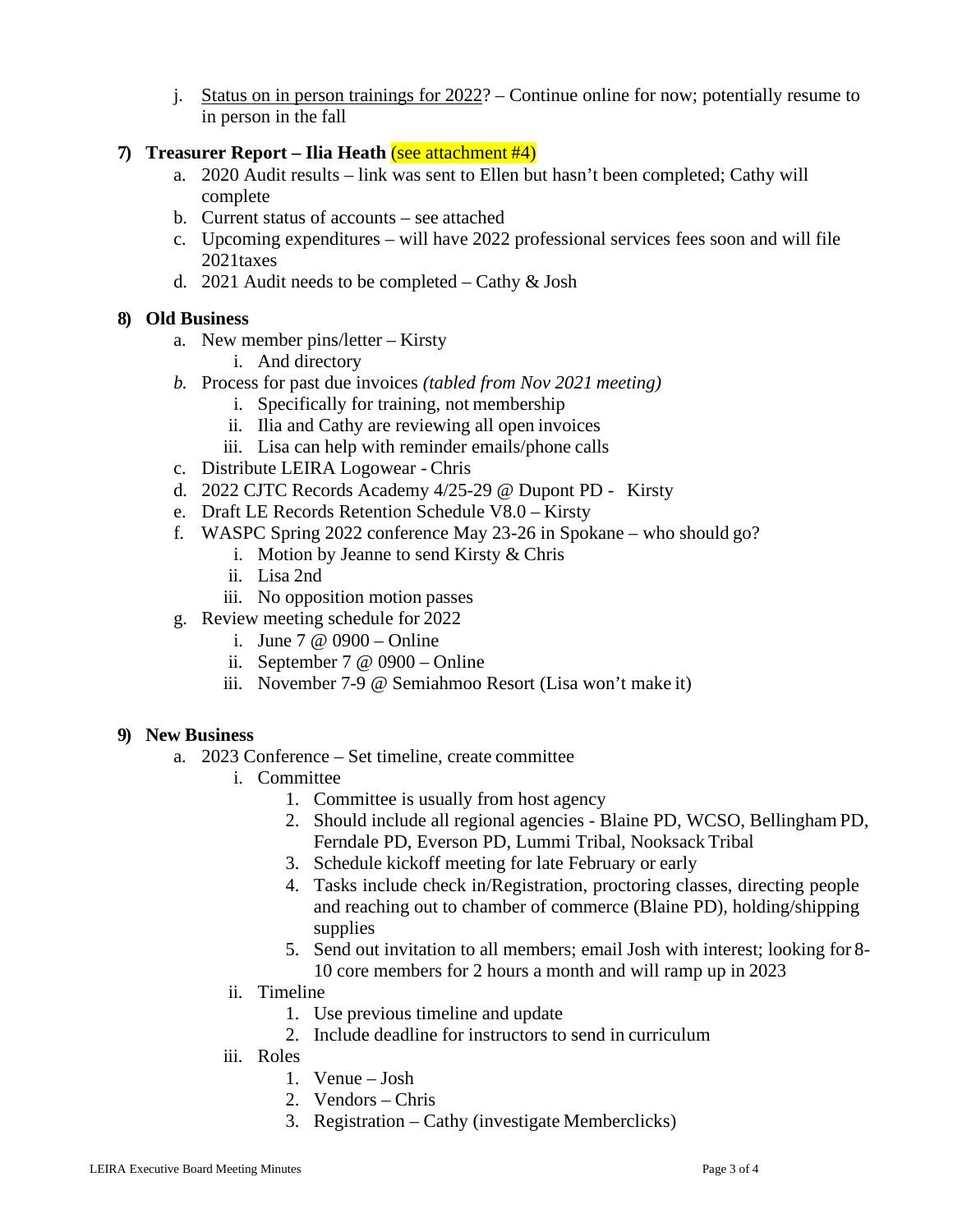- 4. Trainers (bios, pics, equipment, proctor, rooms, hotel, contact, curriculum, etc.) – Heather & committee proctors
- 5. Financial treasurer
- iv. Training tracks see online
- v. Note DOC print shop has been completely closed due to COVID

# **10) Adjournment @ 1207**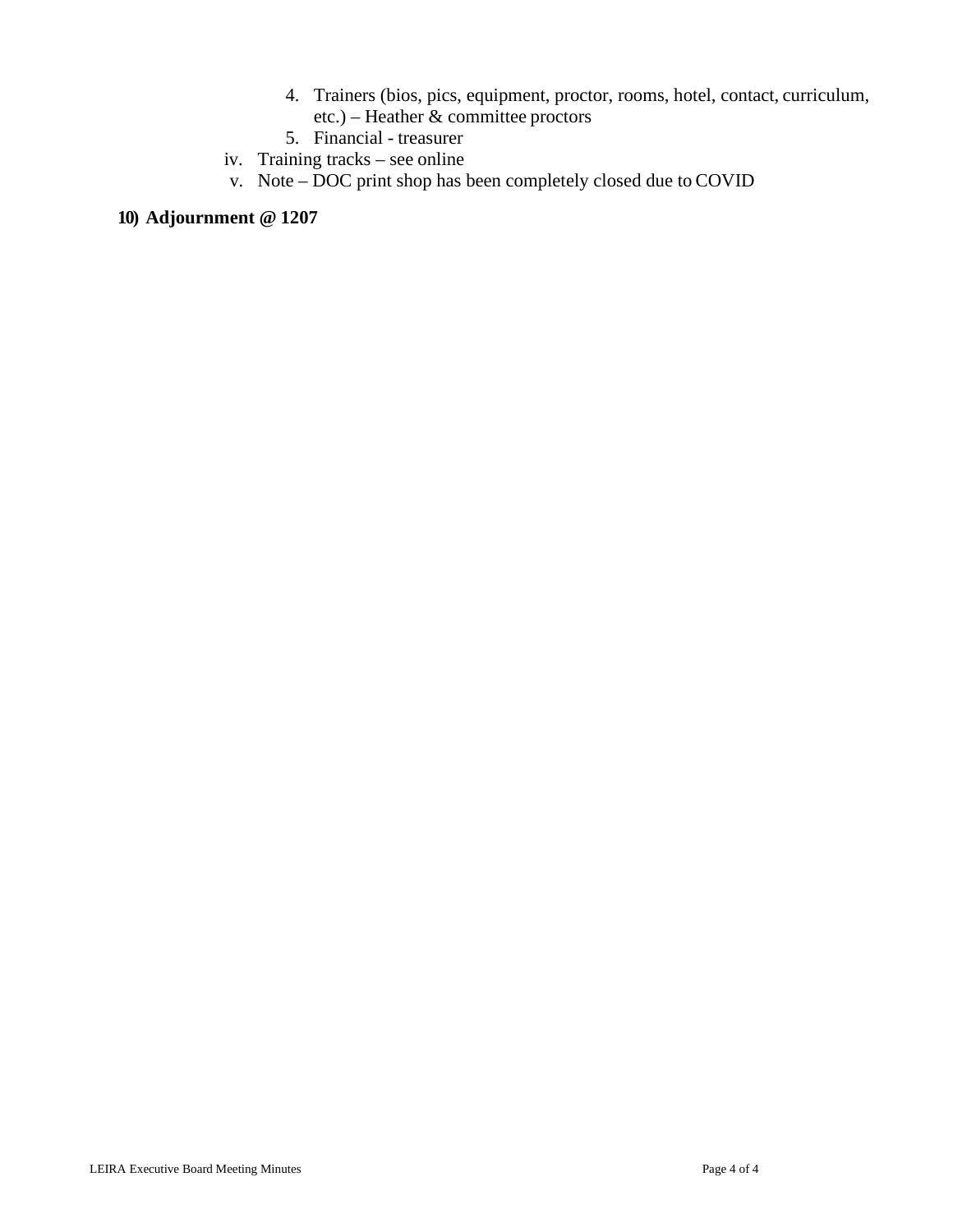# Current Membership as of 1/31/22

| <b>Current Membership Rosters</b> |        |                |        |  |  |  |  |  |  |  |
|-----------------------------------|--------|----------------|--------|--|--|--|--|--|--|--|
| Member Type                       | Lapsed | Graced         | Active |  |  |  |  |  |  |  |
| Admin                             | 0      | 3              | 8      |  |  |  |  |  |  |  |
| Lifetime                          | 0      | 0              | 29     |  |  |  |  |  |  |  |
| Member                            | 378    | $\overline{0}$ | 182    |  |  |  |  |  |  |  |
| Total                             | 378    | 3              | 219    |  |  |  |  |  |  |  |
| Prospect                          |        |                | 432    |  |  |  |  |  |  |  |
| <b>Total Active</b>               |        |                | 651    |  |  |  |  |  |  |  |

## New Memberships 11/1/21-1/31/22

| New Members in the Last 90 Days |             |  |  |  |  |  |  |  |
|---------------------------------|-------------|--|--|--|--|--|--|--|
| Member Type                     | New Members |  |  |  |  |  |  |  |
| Admin                           | O           |  |  |  |  |  |  |  |
| Lifetime                        | o           |  |  |  |  |  |  |  |
| Member                          | 9           |  |  |  |  |  |  |  |
| Total                           | 9           |  |  |  |  |  |  |  |
| Prospect                        | 14          |  |  |  |  |  |  |  |
| <b>Total New</b>                | 23          |  |  |  |  |  |  |  |

# Lapsed Membership

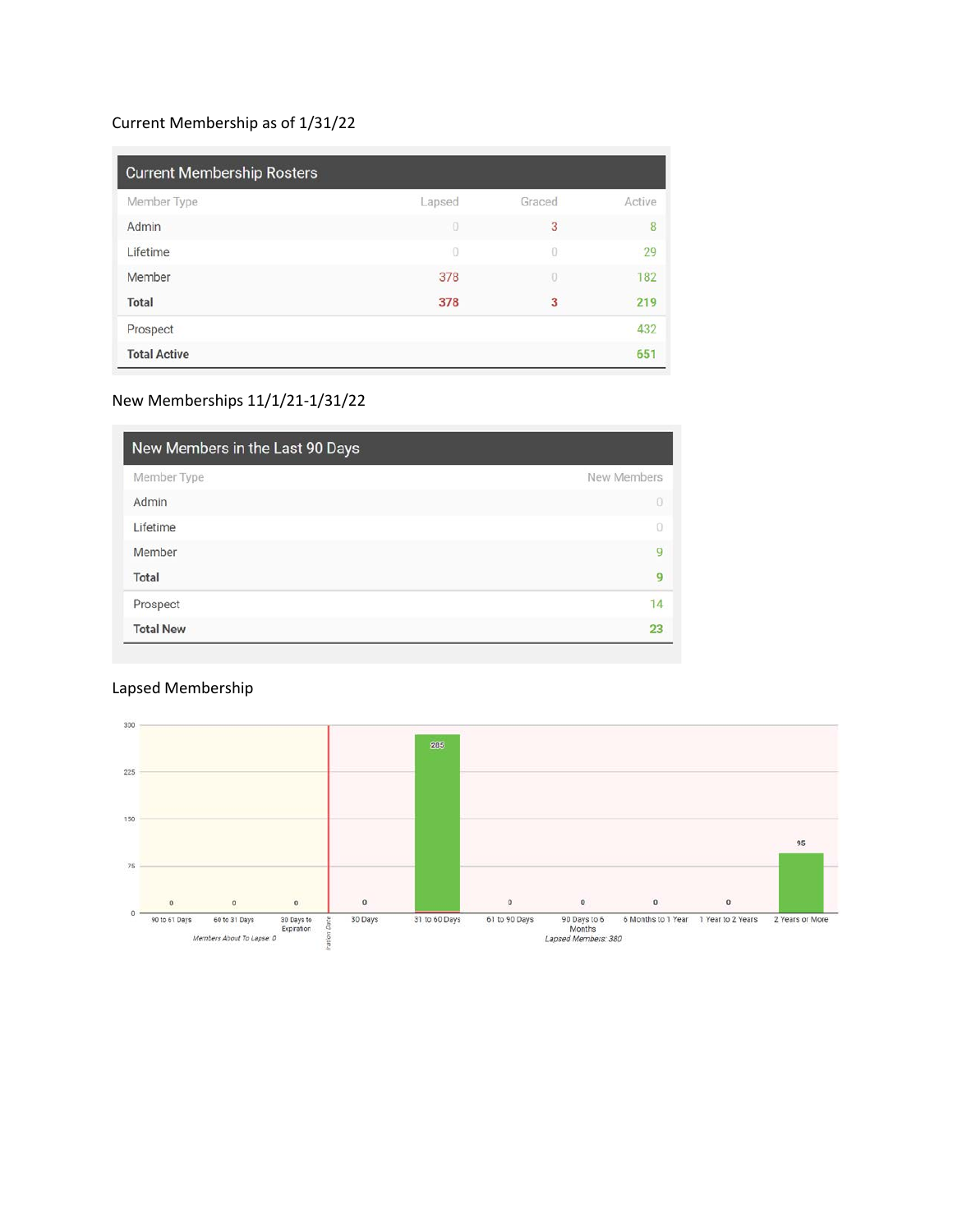# Membership Renewals (breakdown by month)

| 2022 Membership Year | 115            |
|----------------------|----------------|
| January              | 115            |
| 2021 Membership Year | 42             |
| January              | 0              |
| February             | $\pmb{0}$      |
| March                | 0              |
| April                | O              |
| May                  | 1              |
| June                 | $\mathbf{1}$   |
| July                 | 0              |
| August               | 0              |
| September            | 0              |
| October              | 0              |
| November             | 0              |
| December             | 40             |
| 2020 Membership Year | 161            |
| January              | $\bf{0}$       |
| February             | $\bf{0}$       |
| March                | 19             |
| April                | 92             |
| May                  | 13             |
| June                 | 3              |
| July                 | $\mathbf 1$    |
| August               | $\pmb{0}$      |
| September            | $\overline{4}$ |
| October              | 28             |
| November             | 1              |
| December             | $\pmb{0}$      |
|                      |                |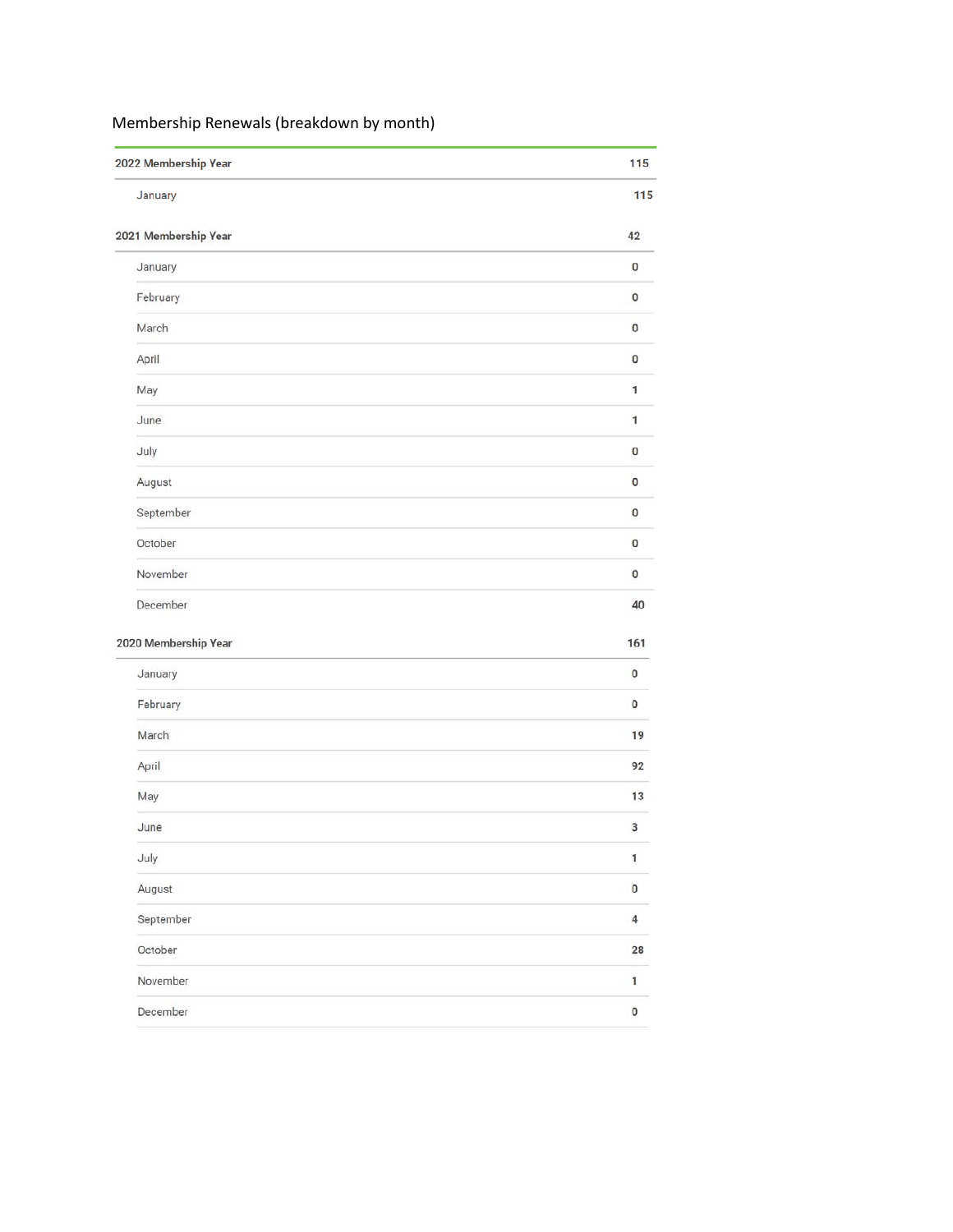New Memberships (breakdown by month)





#### Total Yearly Membership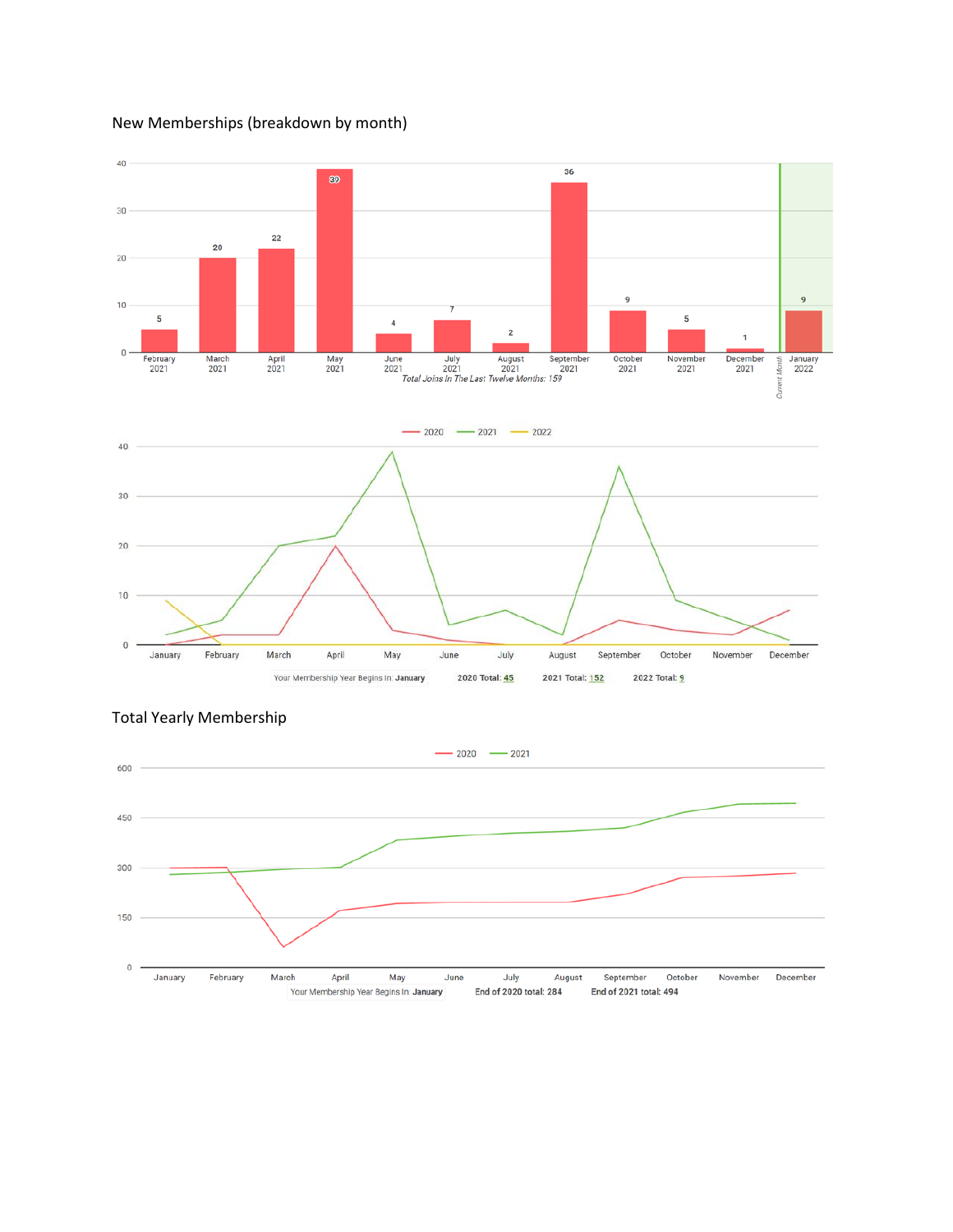

# **LEIRA EXECUTIVE BOARD**

"*Dedicated to the advancement of knowledge through sharing & exchange of professional experiences & technology"* President: Kirsty Jones • Past President: Jeanne Johnson Jacobs • 1<sup>st</sup> Vice President: Chris Leyda \*2<sup>nd</sup> Vice President: Cathy Munoz \*Treasurer: Ilia Heath \*Secretary: Ellen O'Brien \*Director: Heather Ging \*Director: Erica Meeks \*Director: Lisa Edlin \*Ex-Officio: Joan Smith - WASPC

- To: LEIRA Executive Board
- From: Cathy Munoz, Legislative Committee Chair
- Ref: Committee Activity Report
- Date: February 1, 2022

I am happy to report that I have a volunteer to join me on the committee. Rebecca Hendricks from South Sound 911 will be working with me on various issues. She has a special interest in the upcoming firearms changes and the conversations with WSP.

Cathy has been working as a liaison with Kateri Anderson of WSP for the upcoming firearms background checks. We hosted a Q & A session with over 90 people attending. It seemed to be successful in answering questions, posing some new suggestions and possibilities, and having an open dialog. Kateri has agreed to have another session once she has had a chance to meet with more interested parties like WASPC and has more answers as to the path the issue is on. This will probably happen very late spring or early summer.

WASPC was made aware of the successful session and our involvement in the issue. They have reached out to me to serve on a small group committee they are forming that will be meeting prior to the presentation to WASPC members at the spring conference. The reason for the group is for WASPC to try to understand how their members feel about the potential changes. My role on that committee is to present some of the discussion points that our members brought up so that the sheriffs and police chiefs on the committee can hear our perspective.

This is a short legislative session and while there are several bills that have been proposed that can affect our operations, but there is nothing that will have severe negative impacts at this point and a few would be very helpful. I am monitoring several that have to do with expunging records, traffic cameras, sexual exploitation, juvenile records, and body worn cameras. HB 1041 is the Sunshine Committee bill that seeks to standardize redactions for juvenile records and helps clear up at least some of the confusion on when and who can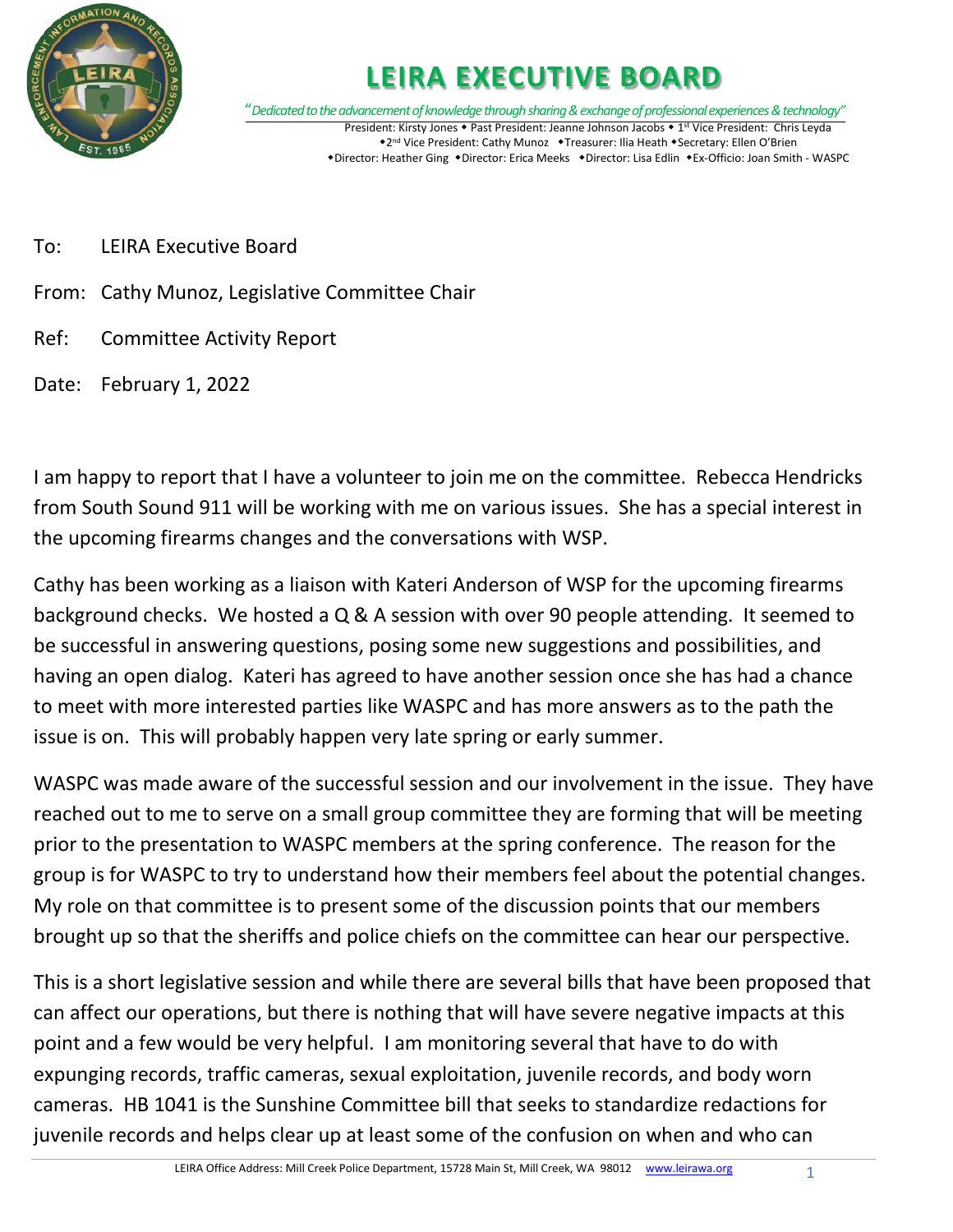

# **LEIRA EXECUTIVE BOARD**

"*Dedicated to the advancement of knowledge through sharing & exchange of professional experiences & technology"* President: Kirsty Jones • Past President: Jeanne Johnson Jacobs • 1<sup>st</sup> Vice President: Chris Leyda \*2<sup>nd</sup> Vice President: Cathy Munoz \*Treasurer: Ilia Heath \*Secretary: Ellen O'Brien \*Director: Heather Ging \*Director: Erica Meeks \*Director: Lisa Edlin \*Ex-Officio: Joan Smith - WASPC

release a record. It also helps rewrite the confusing language on the child sexual assault victims. This is the 3<sup>rd</sup> time it has been proposed, but so far it has passed the House and has been introduced in the Senate.

For 2022, the committee plans to attend Sunshine Committee meetings remotely when possible.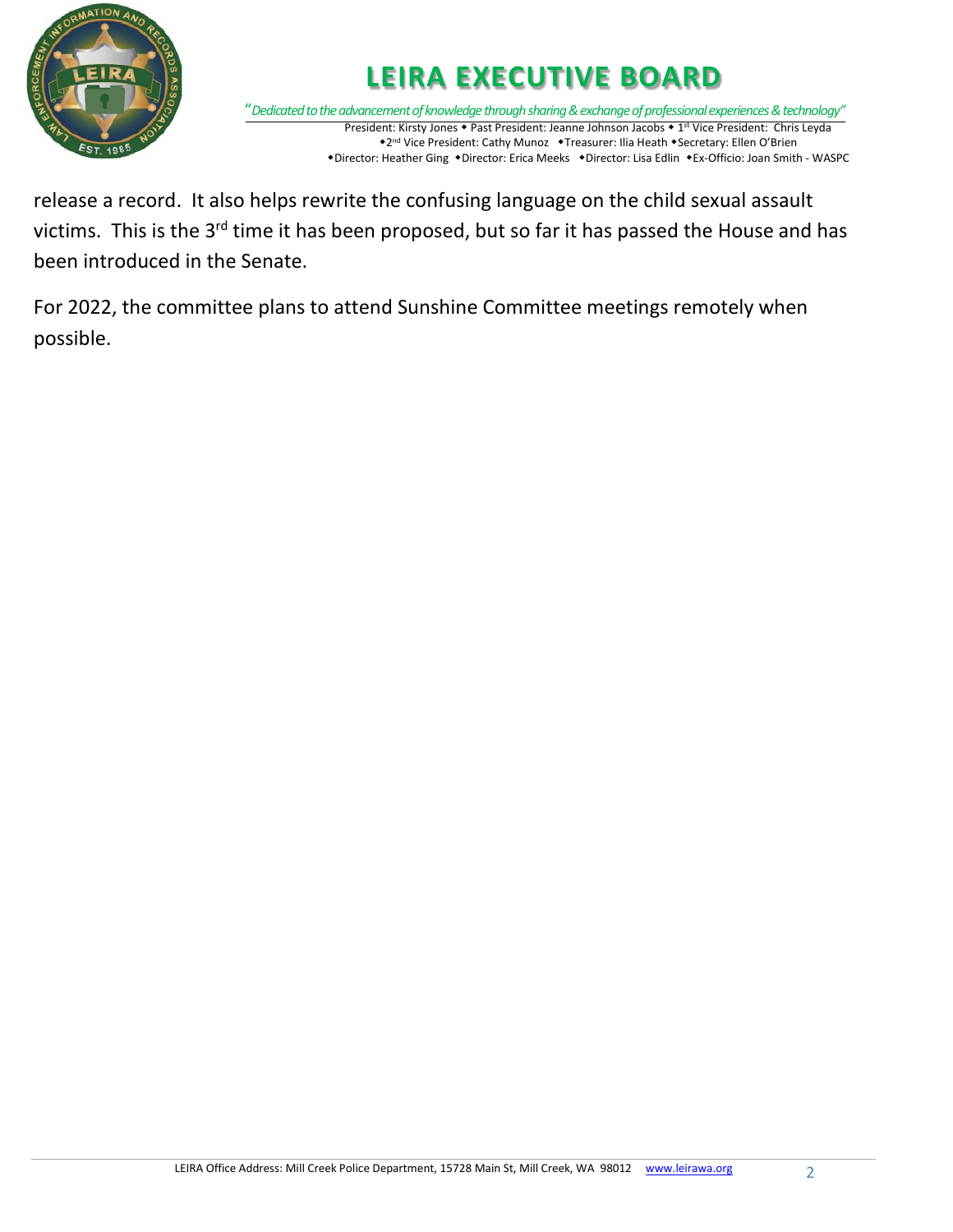

# **LEIRA Treasurer's Report Bank Balances as of 02/01/22**

| <b>Checking</b> | \$17,180.43 |
|-----------------|-------------|
| <b>Savings</b>  | \$40,378.46 |
|                 |             |
| <b>Total</b>    | \$57,558.89 |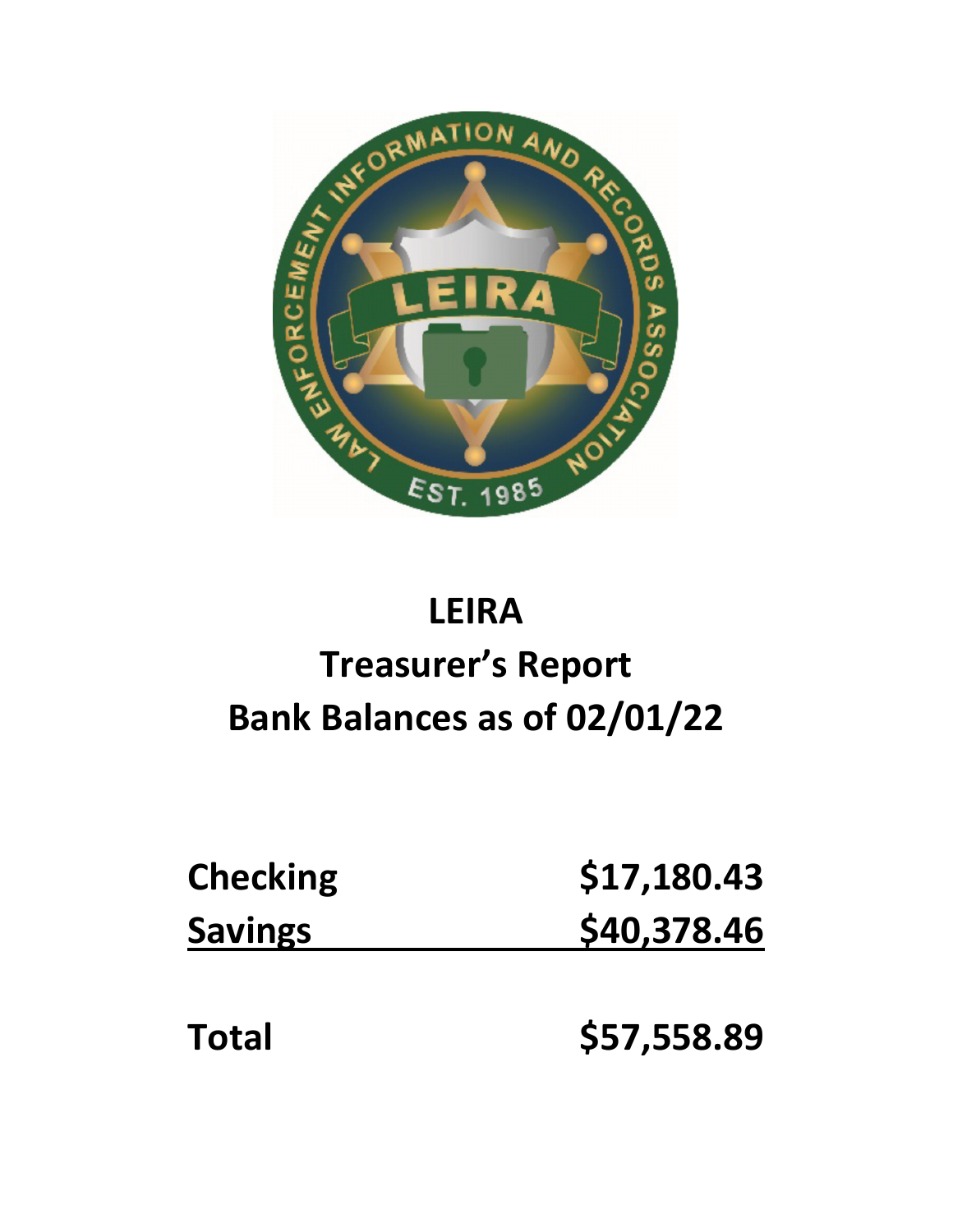# LEIKA

# Statement of Activity

# January - December 2021

|                                                        |                                                            | <b>TOTAL</b>               |
|--------------------------------------------------------|------------------------------------------------------------|----------------------------|
| Revenue                                                |                                                            |                            |
| <b>Earned Interest</b>                                 |                                                            | 14.65                      |
| Membership                                             |                                                            | 6,625.00                   |
| <b>Regional Training</b>                               |                                                            |                            |
| 04 Reg Trng-Apr                                        |                                                            | 3,375.00                   |
| 05 Reg Trng-May                                        |                                                            | 4,750.00                   |
| 06 Reg Trng-Jun                                        |                                                            | 13,925.00                  |
| 07 Reg Trng-Jul                                        |                                                            | 200.00                     |
| 09 Reg Trng-Sept                                       |                                                            | 5,150.00                   |
| 10 Reg Trng-Oct                                        |                                                            | 5,650.00                   |
| 11 Reg Trng-Nov                                        |                                                            | 9,550.00                   |
| <b>Total Regional Training</b>                         |                                                            | 42,600.00                  |
| <b>Total Revenue</b>                                   |                                                            | \$49,239.65                |
| <b>GROSS PROFIT</b>                                    |                                                            | \$49,239.65                |
| Expenditures                                           |                                                            |                            |
| Awards and Plaques                                     |                                                            | 125.17                     |
| Conference Expenses                                    |                                                            |                            |
| <b>Conference Committee</b>                            |                                                            | 717.38                     |
| <b>Total Conference Expenses</b>                       |                                                            | 717.38                     |
| Conference Future                                      |                                                            | 43,498.00                  |
| <b>Credit Card Payments Fees</b>                       |                                                            | 1,789.21                   |
| <b>Executive Board</b>                                 |                                                            | 9,206.15                   |
| Presidents Expense                                     |                                                            | 1,107.27                   |
| Professional Services fees                             |                                                            | 8,268.34                   |
| Regional Trainings                                     |                                                            |                            |
| 02 Regional Training-Feb                               |                                                            | 500.00                     |
| 04 Regional Training-Apr                               |                                                            | 25.00                      |
| 05 Regional Training-May                               |                                                            | 5,250.00                   |
| 06 Regional Training-Jun                               |                                                            | 8,400.00                   |
| 10 Regional Training-Oct                               |                                                            | 6,150.00                   |
| 11 Regional Training-Nov                               |                                                            | 3,250.00                   |
| <b>Total Regional Trainings</b>                        |                                                            | 23,575.00                  |
|                                                        |                                                            |                            |
| <b>Training Committee</b><br><b>Total Expenditures</b> |                                                            | $-1,749.00$<br>\$86,537.52 |
| NET OPERATING REVENUE                                  |                                                            | $$ -37,297.87$             |
| NET REVENUE                                            |                                                            | $$ -37,297.87$             |
|                                                        |                                                            |                            |
|                                                        |                                                            |                            |
|                                                        | Accrual Basis Tuesday, February 1, 2022 01:28 AM GMT-08:00 | $1/1$                      |